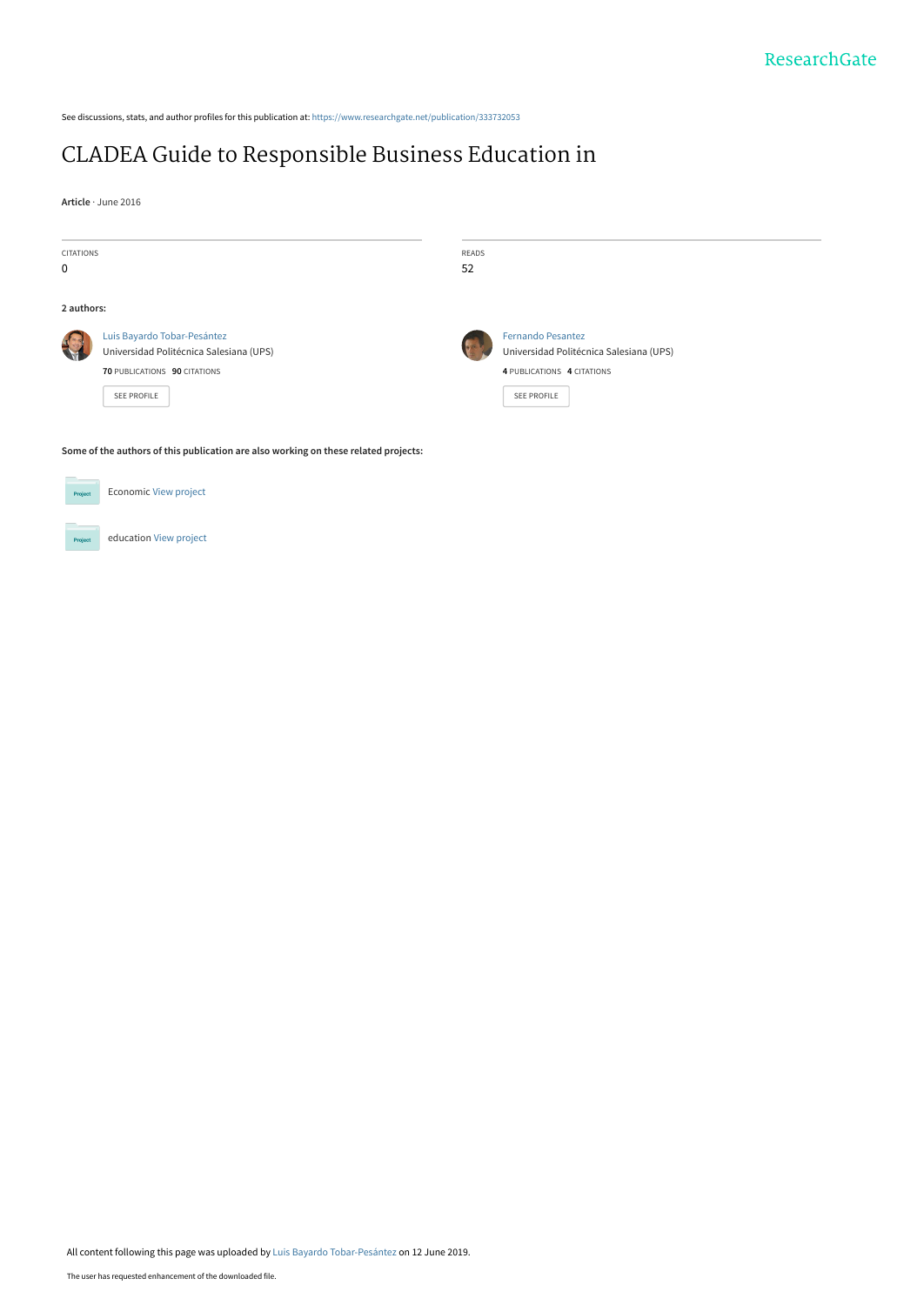# CLADEA Guide to Responsible *Business* Education in Latin America

*Edited by* Mariella Olivos Rossini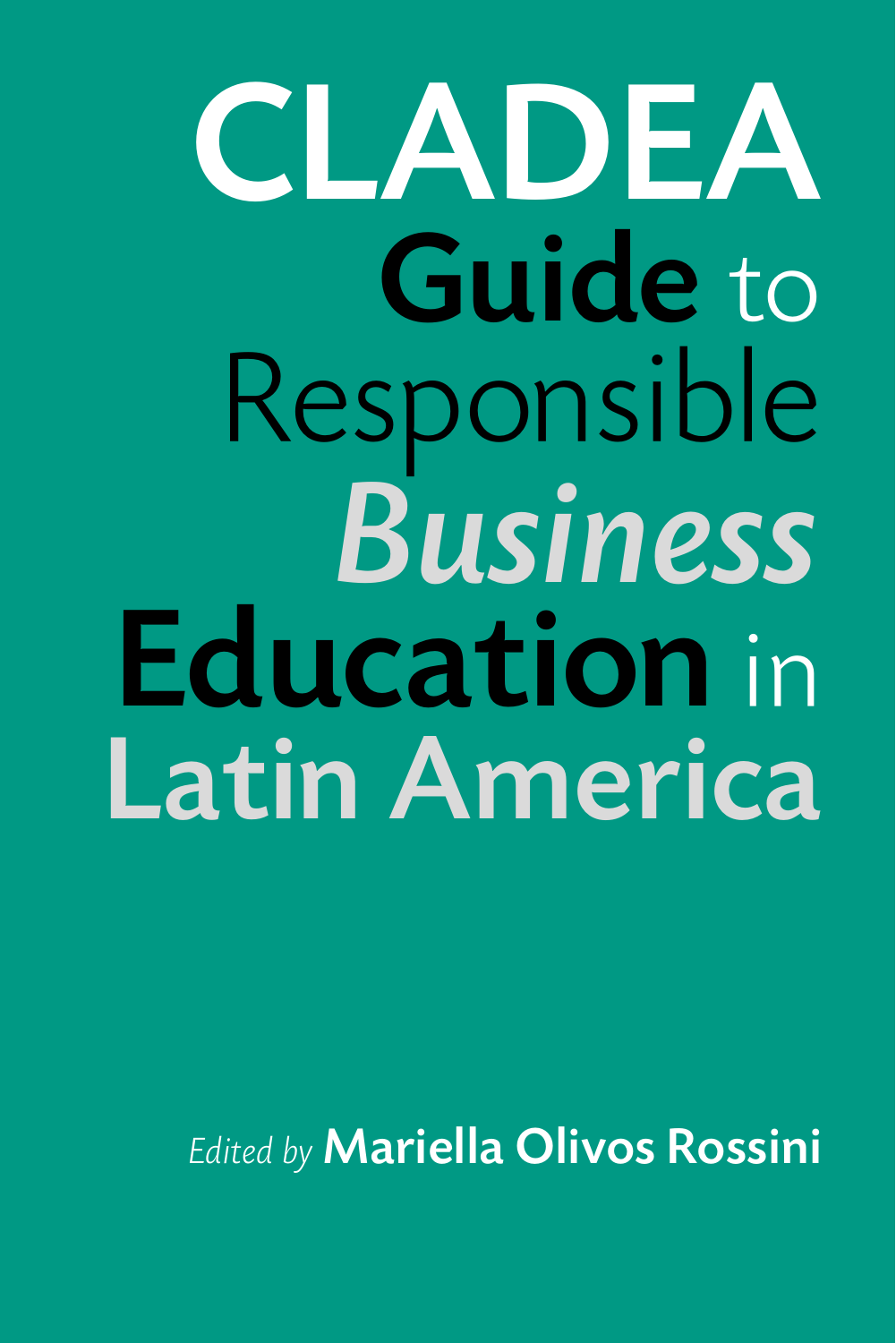© 2016 Greenleaf Publishing Limited

Published by Greenleaf Publishing Limited Salts Mill Victoria Road Saltaire BD18 3LA UK [www.greenleaf-publishing.com](http://www.greenleaf-publishing.com)

Cover by Sadie Gornall-Jones.

All rights reserved. No part of this publication may be reproduced, stored in a retrieval system, or transmitted, in any form or by any means, electronic, mechanical, photocopying, recording or otherwise, without the prior permission in writing of the publishers.

British Library Cataloguing in Publication Data: A catalogue record for this book is available from the British Library.

 ISBN-13: 978-1-78353-335-0 [hardback] ISBN-13: 978-1-78353-322-0 [PDF ebook]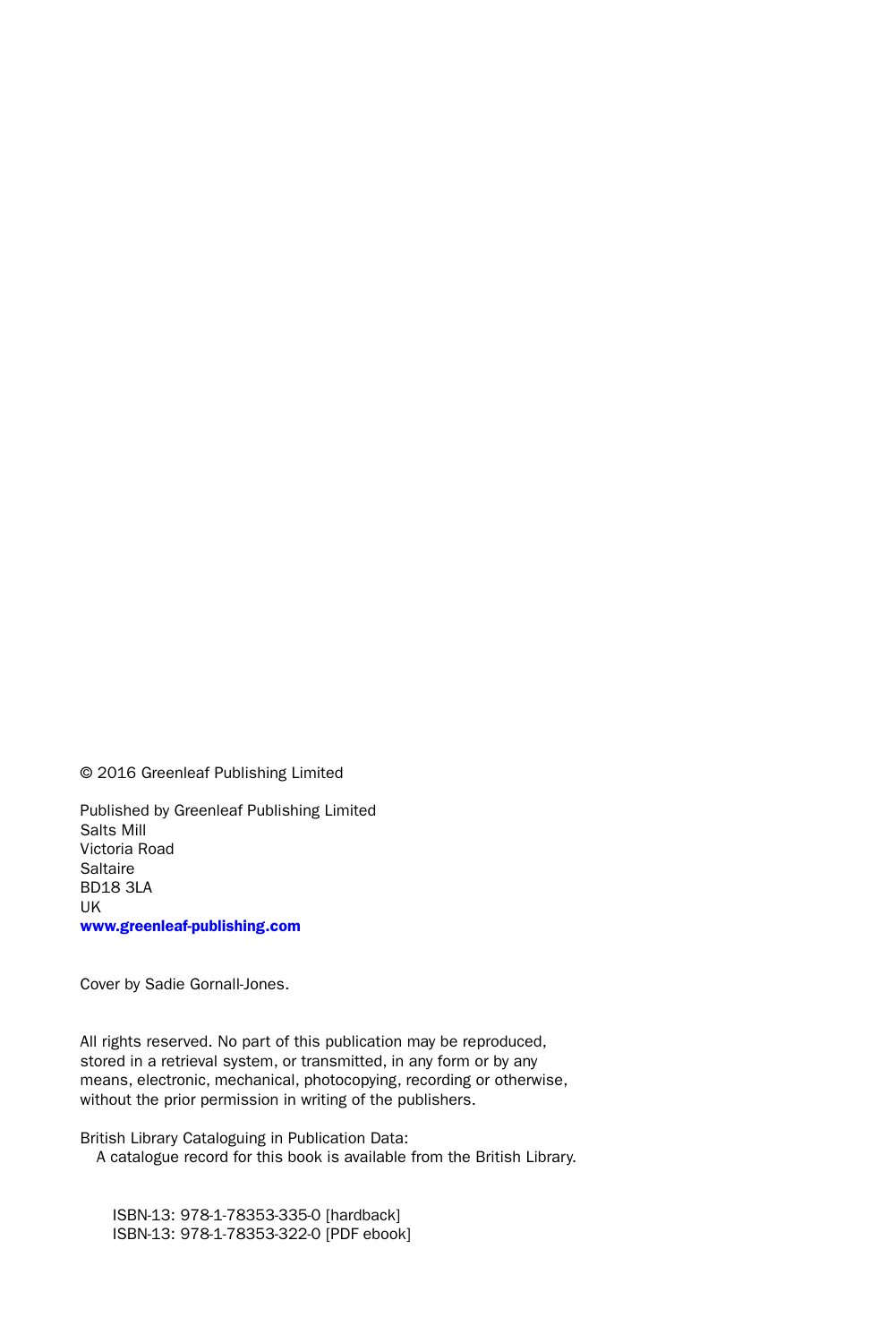# **Contents**

|    | $Introduction \dots 1$<br>Mariella Olivos Rossini, CLADEA Executive Coordinator                                                                                                                                                                                      |
|----|----------------------------------------------------------------------------------------------------------------------------------------------------------------------------------------------------------------------------------------------------------------------|
|    | 1 The Teaching Learning Process Design (TLP) as a collective classroom<br>Fernando Pesántez, Luis Tobar                                                                                                                                                              |
|    | <b>2</b> Balance between the management strategies and the pedagogical<br>strategies as support for research. Department of Business<br>Administration Universidad Central. How is research organized?  17<br>Ivonne Tatiana Muñoz Martinez, Francisca Rojas Santoyo |
|    | 3 A case for assessing ethics and CSR in master's programs. From<br>Enrique Ramírez R, Edgar Benítez, Pilar Acosta                                                                                                                                                   |
|    | 4 The relationship between the labor market and Vuad's business<br>Martha Cecilia Pachón, Diela Moreno                                                                                                                                                               |
| 5. | Commitment to Virtual Education in the Field of Business 61<br>Ricardo Arderius Villanueva                                                                                                                                                                           |
|    | 6 Consolidation of students as changemakers through PRME.<br>The case of social entrepreneurship at the University of Monterrey  69<br>Luis Portales                                                                                                                 |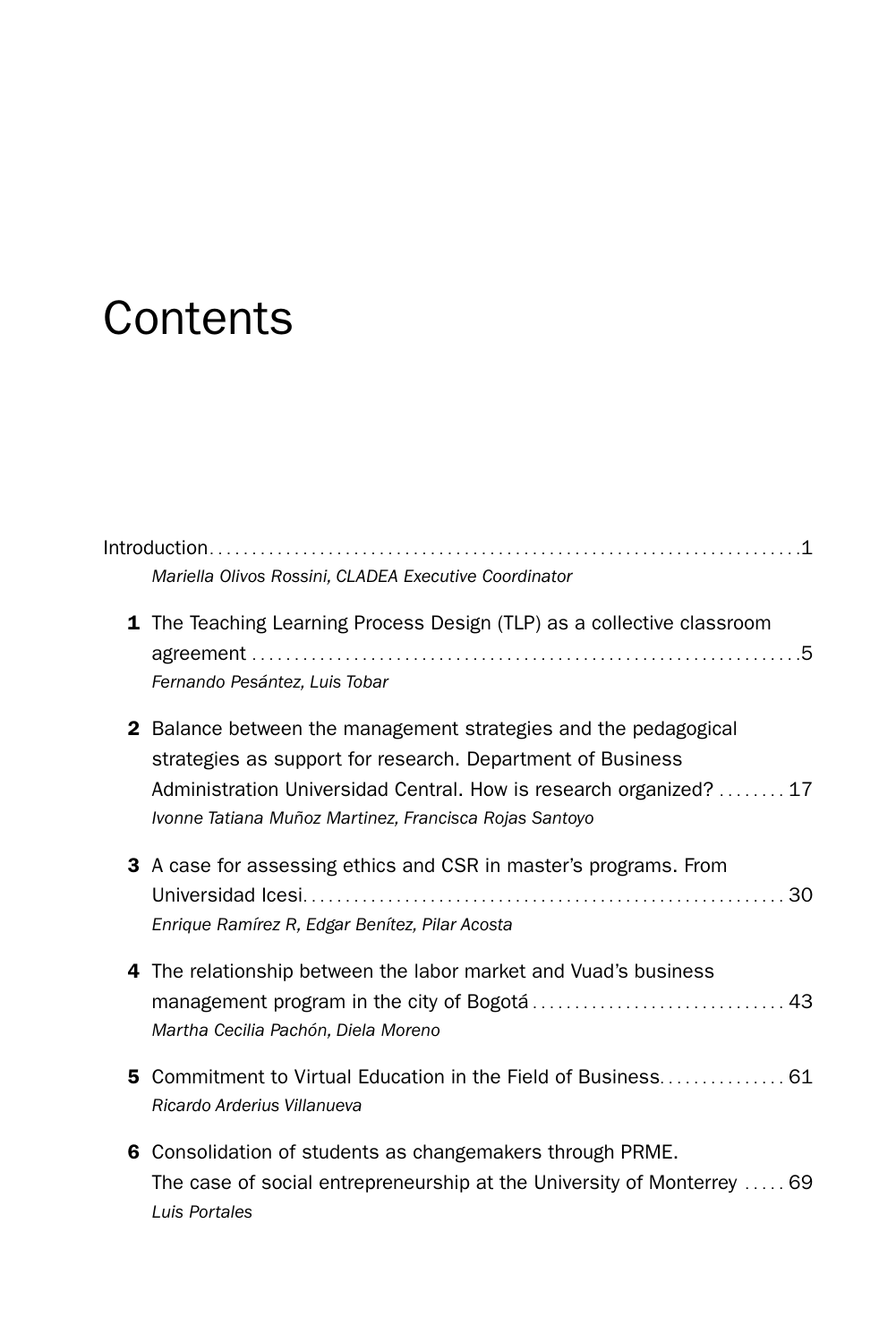| 7 Pedagogical transformations in business schools: experiential<br>and service-based learning for enhancing PRME engagement  81<br>Ricardo Uribe, Juan Esteban Escalante, Maria Alejandra Gonzalez-Perez |
|----------------------------------------------------------------------------------------------------------------------------------------------------------------------------------------------------------|
| <b>8</b> Business education responsibility among Latin American educational<br>Cristina Acuña Bermeo, Efraín Naranjo Borja                                                                               |
| <b>9</b> Learning and teaching social responsibility at ESAN University 106<br>Kety Jáuregui, Patricia Gallo                                                                                             |
| 10 The program reform as a responsible improvement process.<br>Uriel Bustamante Lozano, Juan Manuel Castaño Molano                                                                                       |
| 11 Case: strategic management of the research at the Business<br>Administration Program of Universidad de Cartagena154<br>Maria Eugenia Navas Rios, Emperatriz Londoño Aldana                            |
| 12 Use of computer-based business simulation methodology<br>Gonzalo Guzmán Sanjinés, Diego Guzmán Nagel                                                                                                  |
| 13 CLADEA Guide on Responsibility in Business Education in<br>Maritza Arbaiza Ríos, Andrea Sotil Chávez, Roberto Leo García                                                                              |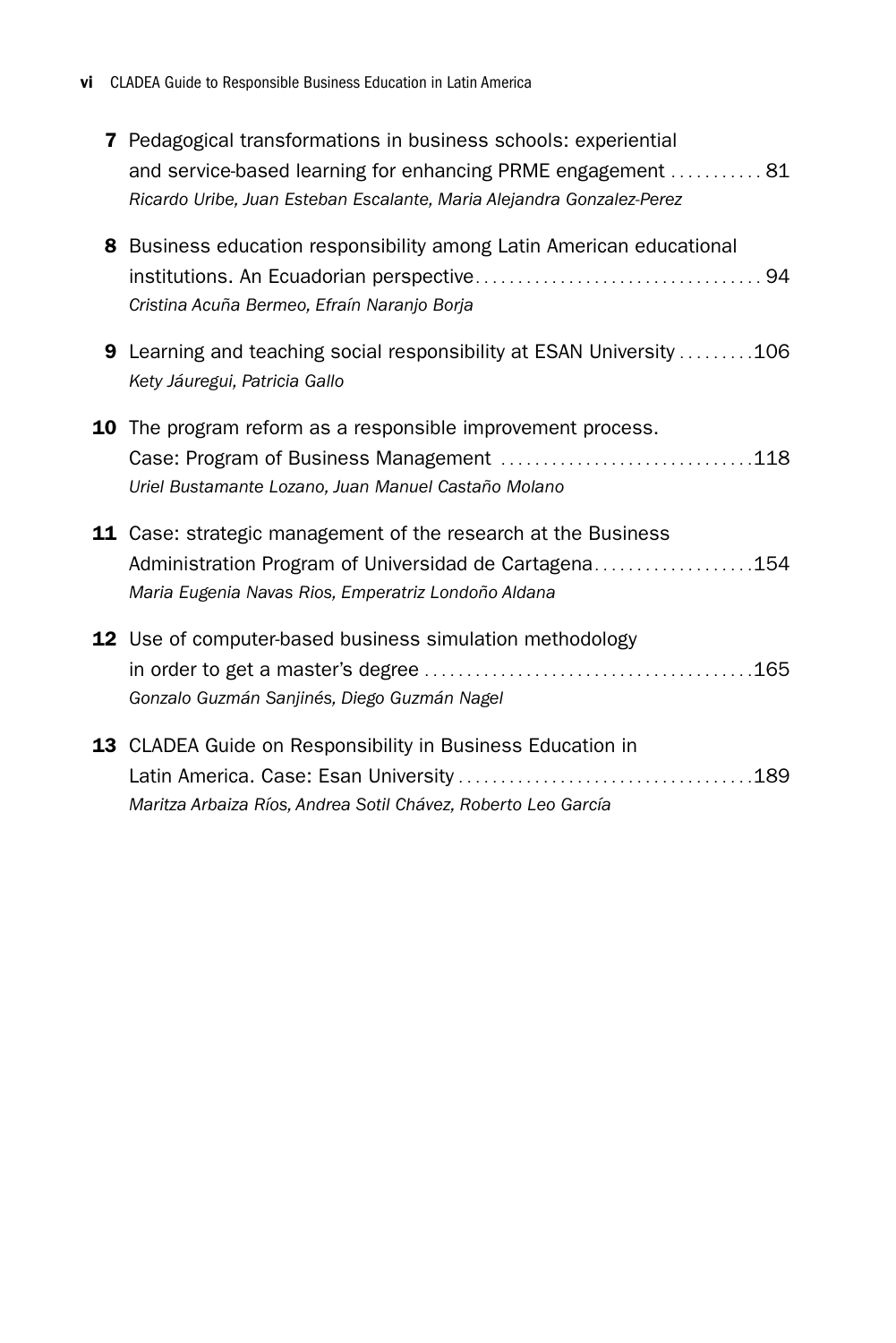# 1

## The Teaching Learning Process Design (TLP) as a collective classroom agreement

Fernando Pesántez $1$  [fpesantez@ups.edu.ec](mailto:fpesantez@ups.edu.ec)

Luis Tobar<sup>2</sup> Itobar@ups.edu.ec

Research Group of Artificial Intelligence Research and Assistance Technologies RG- AIAT, Universidad Politécnica Salesiana, Cuenca, Ecuador

> This paper is based on traditional role substitution, where students assume the position of teacher's assistant and work with their classmates. When teachers deal with problem situations, they tend to use a formative approach as opposed to a summative one; the latter is focused on the learning-teaching process (LTP) which values learning success according to cognitive levels. The didactic approach reinforces positive stimuli only, which is why it is progress, rather than negative results, that is registered within a school year. In this way, LTP is represented by a non-coplanar spiral that always looks for excluded thirds in the habitual concept of unidimensional learning; it is the first such test to be developed at the Accounting and Auditory department of the Salesian University of Cuenca.

Keywords: teaching, learning, evaluation, curriculum

- 1 Bachelor in Education Sciences, Master in University Teaching, PhD in Education Sciences, UPS Professor, Current Vice-Rector Professor.
- 2 Economist, Master in Economics, PhD in Economic Integration and Development, UPS Professor, current General Vice-Rector.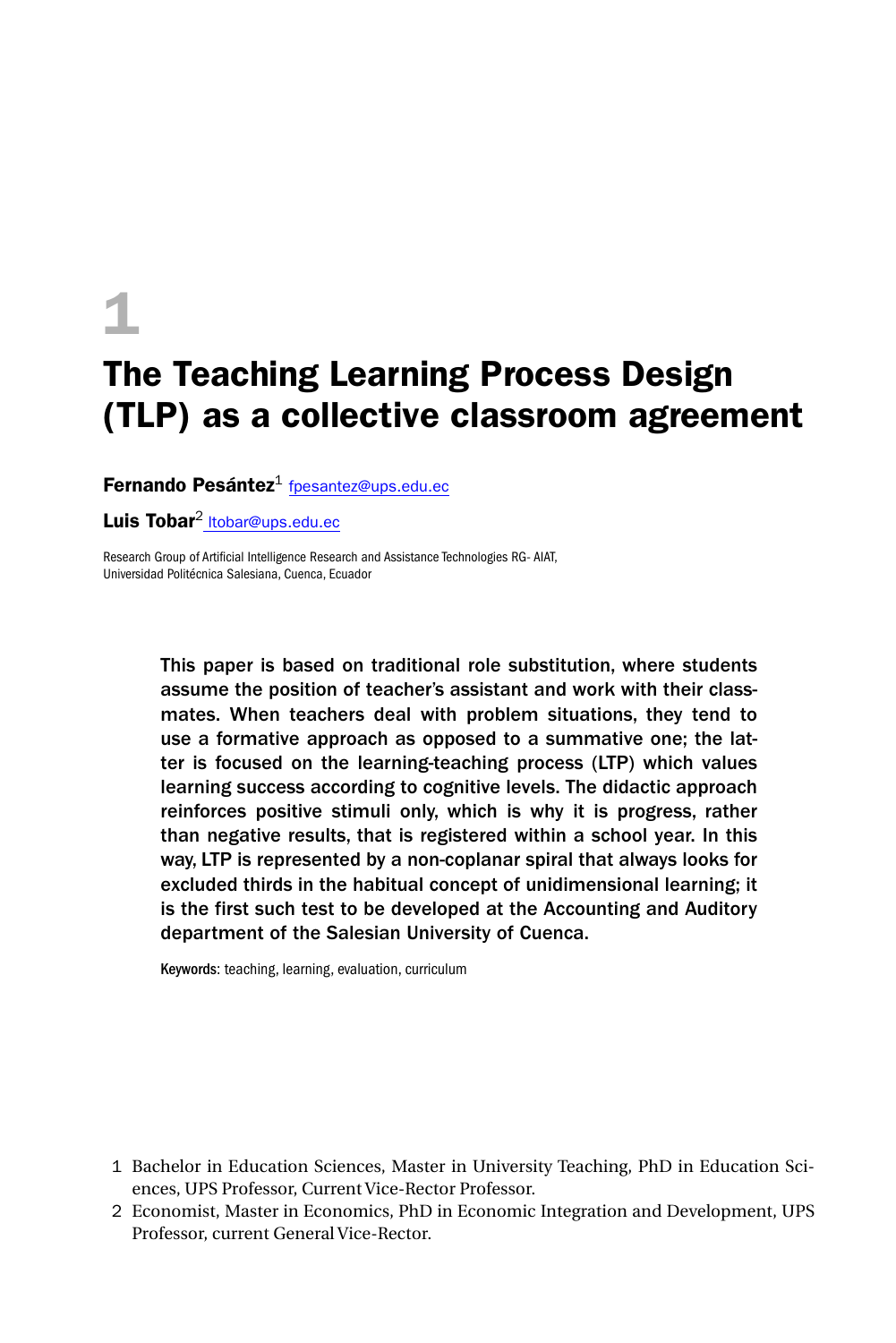#### Introduction

The project is being developed at the Universidad Politécnica Salesiana del Ecuador (UPS), an institute that was created on August 5, 1994. In its statute, the university declares itself to be of "Christian inspiration with a Catholic character, and a Salesian nature; which promotes the development of the individual and the cultural and educational heritage in society, through teaching, research, interaction with society, university administration… UPS chooses a liberal educational proposal focused on people and learning. This proposal is characterized by being understanding, constructive and dynamic, contextual and innovative, based on the analysis of the reality and the construction of knowledge to achieve the development of capacities, abilities, and skills" (UPS, 2011b). It is a private establishment, co-financed by the Ecuadorian state, whose resources are directed exclusively toward scholarships for students according to their economic situation.

The Superior Education Assessment and Accreditation Council of Ecuador has accredited UPS. Its headquarters are located in Cuenca, with branches in Quito and Guayaquil. It has approximately 24,000 students who are mainly found in the population quintiles 2 and 3, distributed in the 23 university programs according the CINE 2011 level.

In spite of its polytechnic nature, it has an important number of students in the Administration and Accounting areas. Experience with the LTP as a collective classroom agreement is developed in semester 1 of the first year Accounting and Auditing course, specifically with the subject Applied Mathematics I. A concern that has become one of the principal institutional challenges is to reduce student dropout levels.

#### The problem and its challenges

Concern about the effective learning of science is not exclusive to further education. At all educational levels, there is a common interest in this issue. Therefore, it is related to another factor: "quality"; this is why "an educational system of quality" is the one that "achieves the highest possible proportion of recipients—defined in terms of age groups or others—access to school, students staying at the institute until the final year of their courses, and graduates obtaining their learning objectives".

In this sense the present challenge is to tackle the high dropout and repetition rates that further education maintains in pursuit of better school-attendance indicators; Himmel (2002) explains that "on average, at least half of the students who enter postsecondary education drop out before achieving professional qualifications or academic degrees. The largest proportion of this number corresponds to the desertion that occurs during the first year." This phenomenon is attributed to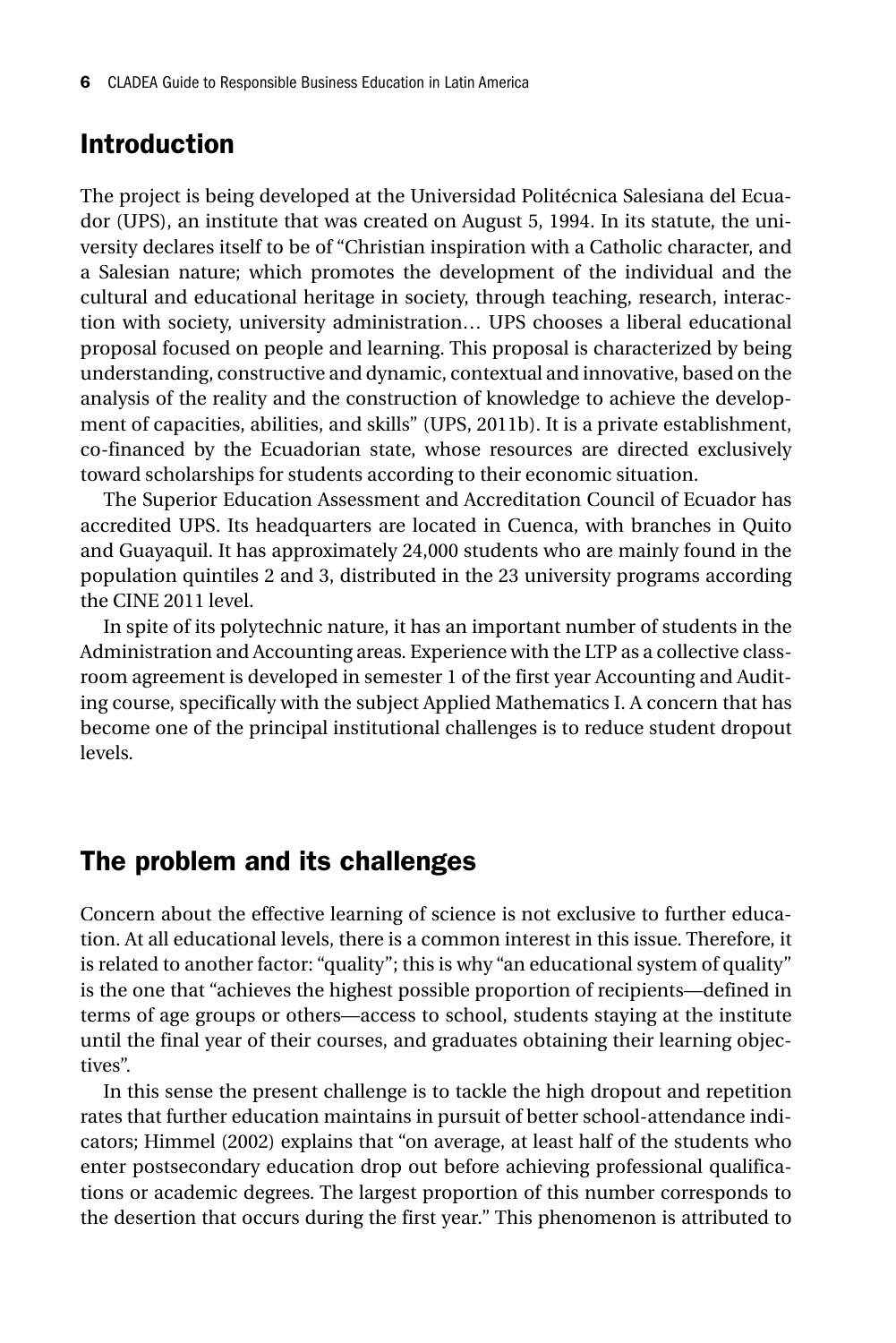several factors, including sociological and recorded (Spady, 1970) information that suggests desertion is the result of the lack of integration of the student within the educational context. Therefore, the social integration of the student needs to be supported within the classroom group in order to reverse the phenomenon.

The need for integration between the student's individual reality and the classroom context led to the subject of mathematics being chosen for this study, for the reasons proposed by Bunge (1959): "logic and mathematics establish contact with reality across the language bridge both in ordinary and scientific ways". In consonance, the value of the student's experience is summarized not only in terms of mathematical knowledge, but also in terms of their personal narrative. Curiously, integration is also the factor most prone to attrition within further education, especially in the subjects requiring mathematics as the basic science.

### Description of the current situation

Rates of repetition and dropout across UPS are high as presented in Table 1, which shows the average percentages of the last five academic periods at all levels where the trend has continued.

| <b>HEADOUARTERS</b> | <b>CUENCA</b> | <b>OUITO</b> | GUAYAOUIL | <b>TOTAL UPS</b> |
|---------------------|---------------|--------------|-----------|------------------|
| REPETITION          | 21.60%        | 26.74%       | 27.38%    | 25.70%           |
| <b>DROPOUT</b>      | 14.33%        | 12.16%       | 18.18%    | 14.46%           |

#### Table 1

Source: Technical Secretariat of Statistics UPS Prepared by: the authors

However, the biggest problem is reflected at the first level, the data for which is presented below:

| <b>HEADOUARTERS</b> | <b>CUENCA</b> | <b>OUITO</b> | <b>GUAYAQUIL</b> | <b>TOTAL UPS</b> |
|---------------------|---------------|--------------|------------------|------------------|
| REPETITION          | 25.89%        | 32.07%       | 31.58%           | 30.37%           |
| <b>DROPOUT</b>      | 28.88%        | 22.91%       | 31.94%           | 27.78%           |

#### Table 2

Source: Technical Secretariat of Statistics UPS Prepared by: the authors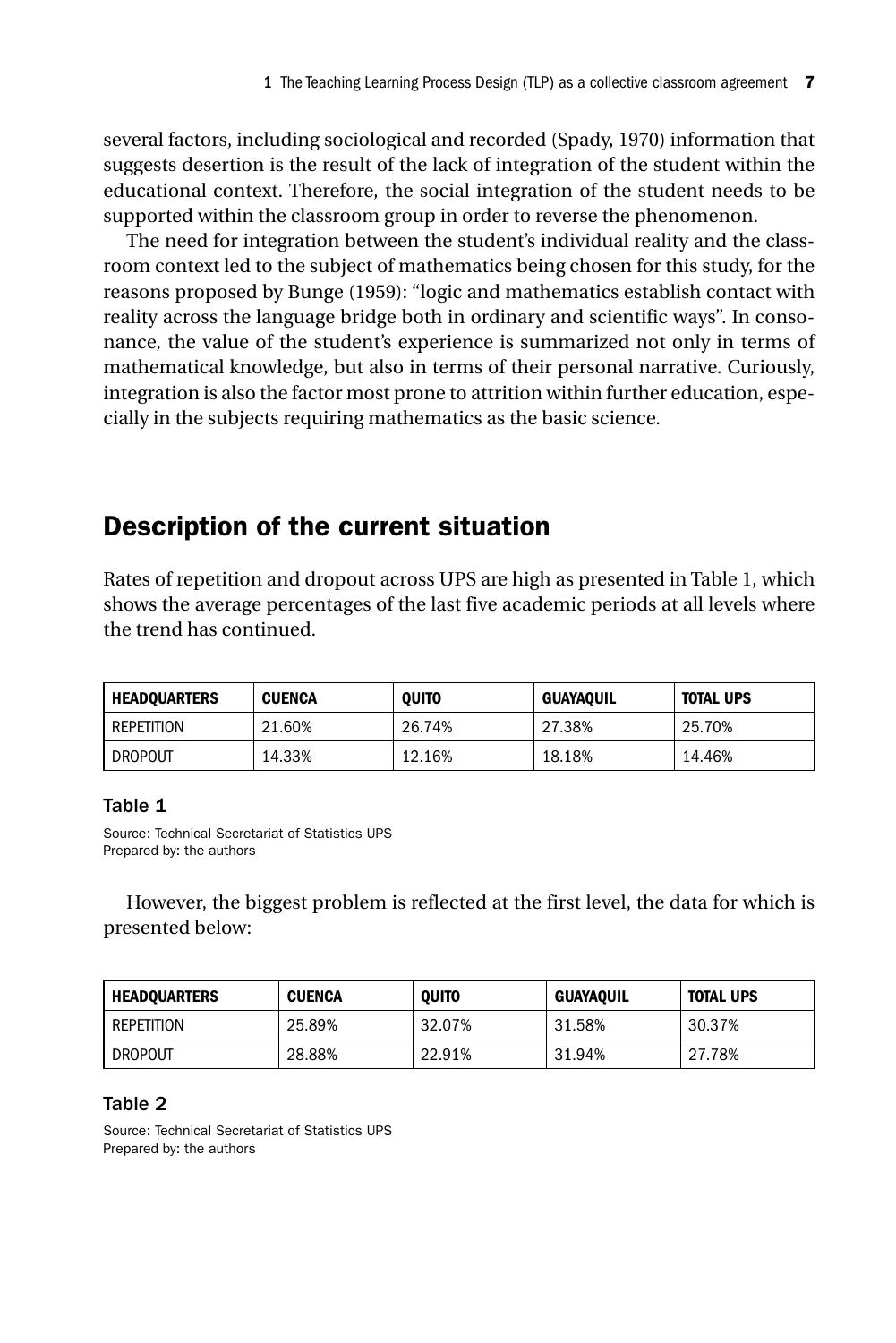As we can see, the averages for students at the first level are more worrying than the totals collected regarding students from the first to last cycles<sup>3</sup>; the problem is intensified with the students that enter the institution for the first time, and more specifically within mathematics.

Facing this problem, studies that allowed us to ascertain the main causes of these high rates were carried out. Preliminary results indicated that students do not have the necessary skills due to inadequate training at secondary level. The evaluation system of our teachers understood this as follows: "Evaluation is a dynamic, permanent and systematic process that should enable a holistic assessment of the student. Its purposes are to check the skills acquired in an academic period, regulate the development of academic activities, reformulate objectives, overcome obstacles, and optimize positive elements, as necessary" (UPS, 2011a), and other purposes of an economic nature.

#### Lessons learned

In relation to the issue under discussion, the project was designed as a collective classroom agreement that breaks the one-dimensional teacher-student approach in the TLP; in this sense, it gives the student the role of learner, but also of teacher. An initial assessment allows teachers to identify the different levels of learning achievement and, based on these, choose the partner with the most appropriate knowledge and experience for the student to work with. Thus, the young person experiences a teaching–learning situation for consolidation purposes and their partner is rewarded with a new achievement.

Therefore, we no longer have a teacher with *x* students, but a teacher with x teaching assistants, where everyone has a commitment to the learning of the other, and to the achievement of superior levels of knowledge. The concept of approval discipline is warranted, since throughout their experience within the traditional education system, the student has been rewarded by acquired knowledge in the discipline. In our case, it is secured through teaching resources available for the institution, whether through libraries, virtual environments, or even the knowledge of professors and teaching assistants.

The professor promotes problematic situations that allow the knowledge learned by the student to be developed in terms of comprehension, analysis, synthesis, and evaluation. The classroom is arranged with spaces for students to locate basic knowledge and, through knowledge-sharing with peers, leads to innovative answers to the problem that has been set; this even allows the linearity of answering to be broken, as an ideal situation may be to ask students to deduct possible

<sup>3</sup> According to the qualification and curriculum, courses have a duration of eight, nine and ten cycles each semester.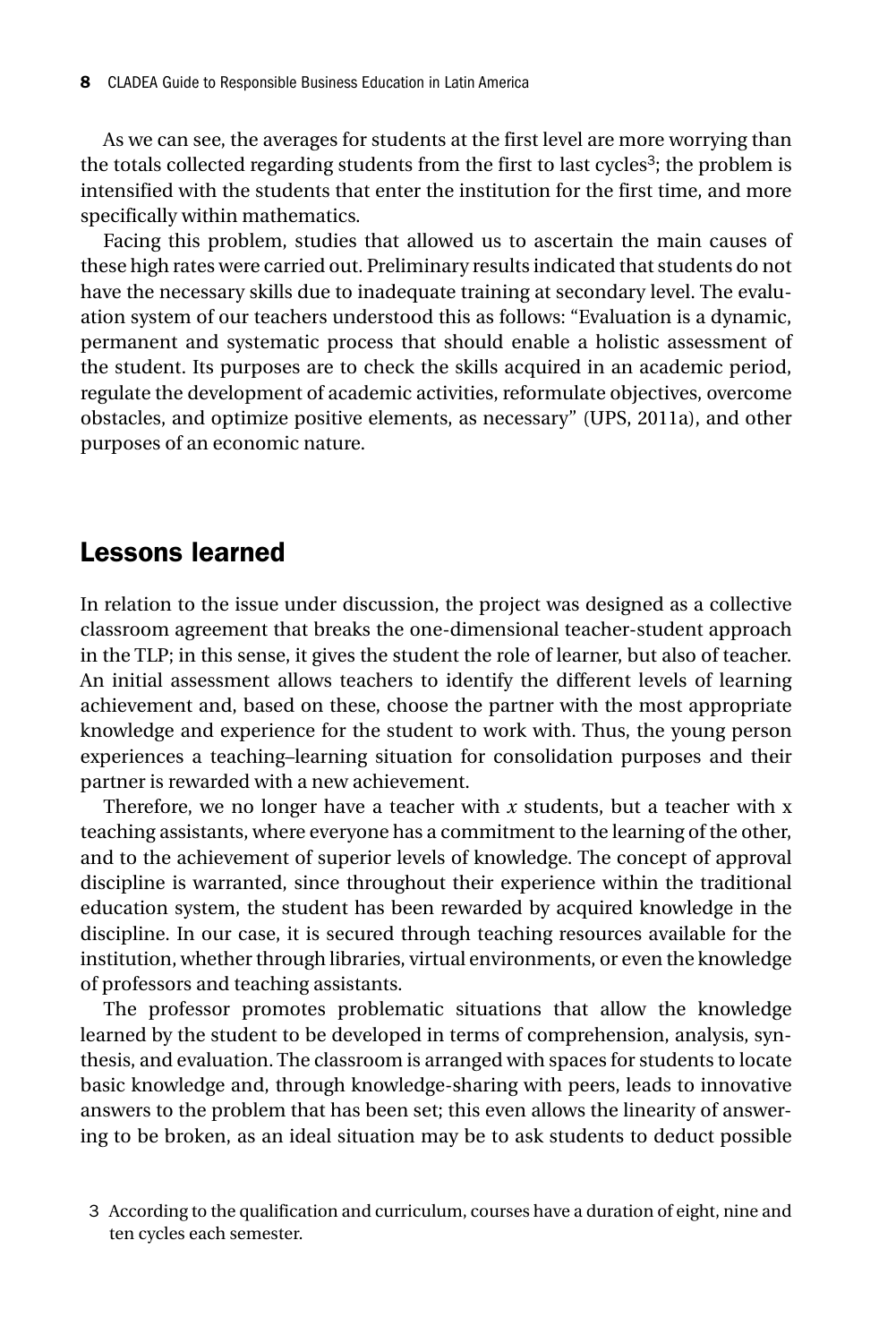statements, methods and calculations. Excluded thirds—that is to say, the sui generis answers—are the most desired ones.

Table 3 shows the results of the pilot, which demonstrate the positive impact of the proposal.

| <b>Registered students</b> | 36 | %   |
|----------------------------|----|-----|
| Approved                   | 26 | 72% |
| Non-approved               | 5  | 14% |
| Retired                    | 5  | 14% |

#### Table 3

Source: Technical Secretariat of Statistics UPS Prepared by: the authors

#### Future plans

It is expected this approach will support other departments in strengthening their evaluation logic and show a viable alternative to the traditional "knowledge for knowledge" approach to learning. The study shows that scientific truth is only consolidated to the extent that someone thinks, acts, and resolves in a different way. The concept of "error in the process" will no longer exist, but instead there will be "the logic of exclusion" that encourages argumentation and critical capacity, and leads to improved cognition.

In the future, the approach of the collective classroom agreement must also include the configuration of new teaching resources and educational innovation processes to overcome the concept of a detached teaching and certification process; in this case, the classroom agreement is in-group. Regarding students, educational promotion is awarded according the ability of the students to learn and teach, inseparable skills in workplaces where a collective scenario is used.

The collective classroom agreement also requires systematization of learning via narratives, through which the student can use reflection as a way of both understanding the importance of working with others, and realizing that although learning is an individual process, its development is collective; in this way the TLP becomes a group consolidation process, which prepares the learner for working in their professional field

Regarding teachers, the collective classroom agreement presented here as an effective assessment of learning, essentially adds to the TLP pedagogical training and methodological processes, incorporation of materials, information, and communication technologies; it also promotes the I+D processes as normal and regular